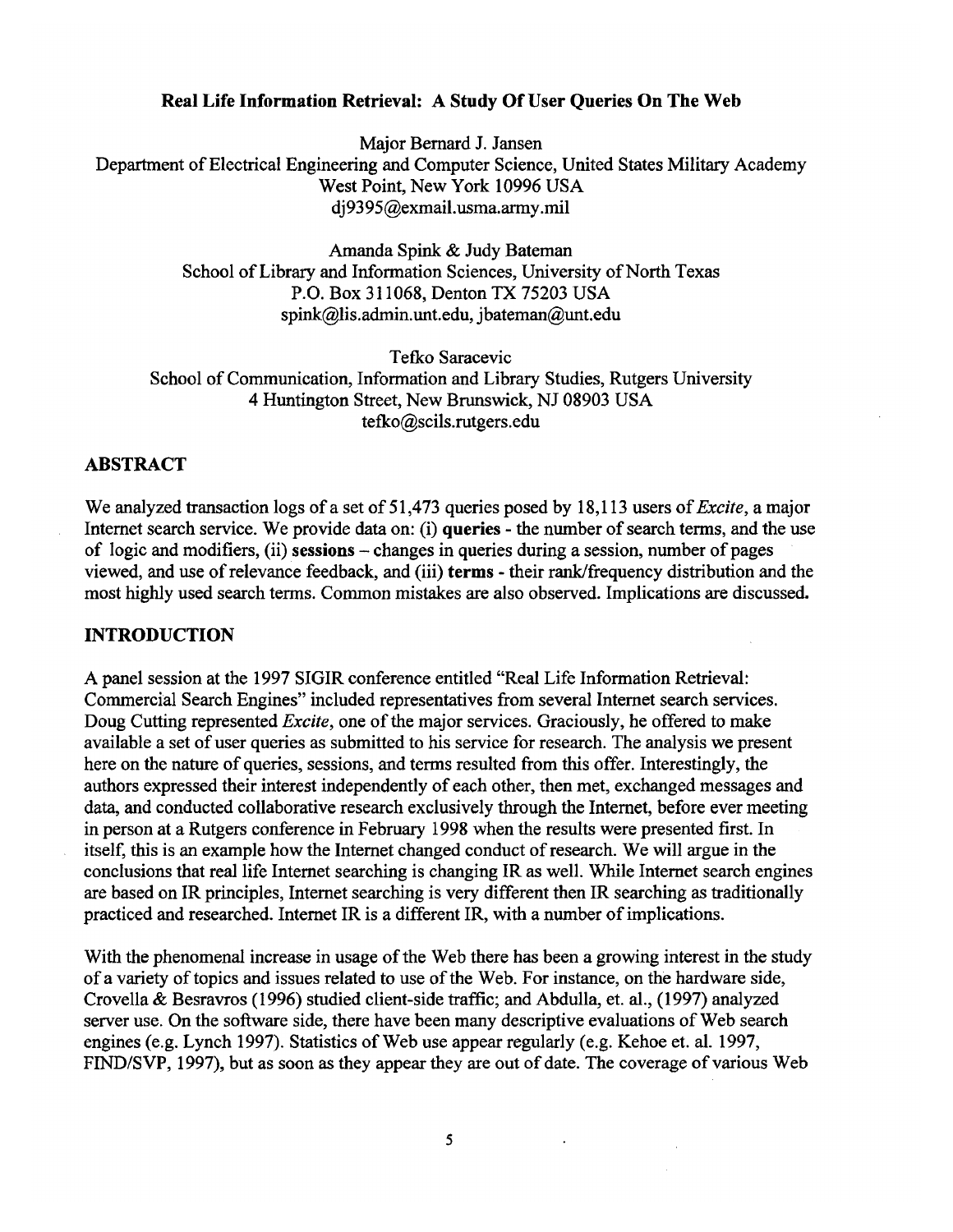search services was analyzed in several works - a recent article on the topic by Lawrence & Giles (1998) attracted a lot of attention. The pattern of Web surfing by users was analyzed as well (Huberman et al. 1998). However, to date there has been no large-scale, quantitative or qualitative study of Web searching by users. *How do they search the Web? What do they search for on the Web?* These questions are addressed, as far as we can ascertain, for the first time on a large scale in this study.

In this paper we report selected results from a major and ongoing study of users' searching behavior on the Web. We examined a set of transaction logs of users' searches from *Excite*  (http://www.excite.com). The study involved real users, and their queries as they searched *Excite.* The strength of the study is that it involved a real slice of life on the Web. The weakness is that it involved only a slice - an observable artifact of what the users actually did, without any information about the users themselves or about the results and uses. The users are anonymous. We know when they searched and what they searched for, but we do not know anything beyond that. We report on artifactual behavior, but without a context. However, the observation and analysis of such, albeit limited, behavior still provides for a fascinating, and somewhat surprising insight about the interaction between users and the search engines on the Web, similarly as was found in many studies of searching of more traditional IR systems.

The Web has a number of search engines. The approaches to searching, including algorithms, displays, modes of interaction and so on, vary from one search engine to another. Still, all Web search engines are IR tools for searching highly diverse and distributed information resources as found on the Web. They all follow the basic principles of IR and human-computer interaction. But by the nature of the Web resources they are faced with different issues requiring different solutions than the search engines found in well organized systems, such as in DIALOG, or in lab experiments, such as in the Text Retrieval Conference (TREC). Moreover, from all that we know, Web users spans a vastly broader (and thus probably different) population of users and use, which may greatly reflect on the queries, searches, and interactions. Thus, it is of considerable interest to examine the similarities and/or differences in Web searching compared to traditional IR systems. In either case it is IR, but potentially a very different IR.

The significance of this study is the same as all other related studies of IR interaction, queries and searching. By axiom and from lessons learned from experience and numerous studies:

"The success or failure of any interactive system and technology is contingent on the extend to which user issues, the human factors, are addressed right from the beginning to the very end, right from theory, conceptualization, and design process to development, evaluation, and to provision of services." (Saracevic, 1997).

#### **RELATED IR STUDIES**

In this paper, we concentrate on users' *queries, sessions, and terms* as key variables in IR interaction on the Web. While there are many papers that discuss aspects of Web searching, most of those are descriptive, prescriptive, or commentary. We could not find any studies of Web searching similar to this one, containing data on searches, thus we have nothing to compare. However, there were several studies that included data on searching of existing, mostly commercial, IR systems and we culled data from those to provide for some comparison between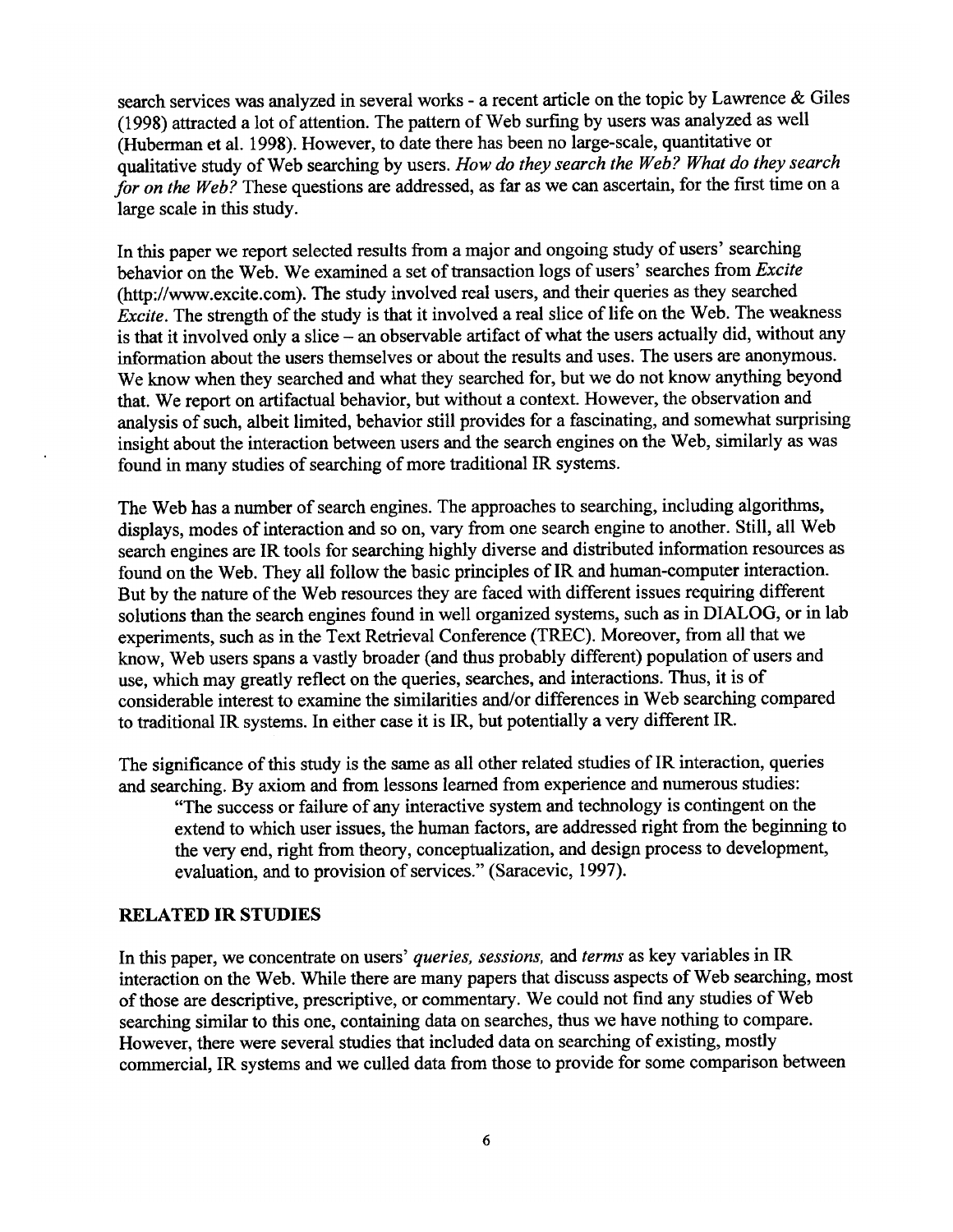searches as done on the Web and those as done on IR systems outside the Web. A representative sample of such studies is reviewed.

The studies cited below concentrated on different aspects and variables related to searching, using different methodologies, thus, they are hard to compare. Still, each of them had data on the *mean number of search terms* in queries constructed by the searchers under study as follows:

- Fenichel (1981): Novice searchers: 7.9. Moderately experienced: 9.6. Experienced: 14.4
- Hsieh-yee (1993): Familiar topics: Novices: 8.77. Experienced: 7.28. Non-familiar topics: Novices: 9.67. Experienced: 9.00
- Bates (1993): Humanity scholars: 14.95
- Spink & Saracevic (1997): Experienced searchers: 14.8.

The studies indicated that searches by various populations contain a range of some 7 to 15 terms. As will be discussed below, this is a considerably higher range than the mean number of terms found in this study that concentrated on Web searches.

# BACKGROUND ON *EXCITE* AND DATA

Founded in 1994, Excite, Inc. is a major Intemet media public company which offers free Web searching and a variety of other services. The company and its services are described at its Web site, thus not repeated here. Only search capabilities relevant to results are summarized.

*Excite* searches are based on the exact terms that a user enters in the query, however, capitalization is disregarded, with the exception of logical commands AND, OR, and AND NOT. Up to ten search terms are allowed in a query. Stemming is not available. An online thesaurus and concept linking method called Intelligent Concept Extraction (ICE) is used, to find related terms in addition to terms entered. Search results are provided in a ranked relevance order. A number of advanced search features are available. Those that pertain to our results are described here:

- As to search logic, Boolean operators AND, OR, AND NOT, and parentheses can be used, but these operators must appear in ALL CAPS and with a space on each side. When using Boolean operators ICE (concept-based search mechanism) is turned off.
- A set of terms enclosed in quotation marks (no space between quotation marks and terms) returns answers with the terms as a phrase in exact order.
- $A + (plus)$  sign before a term (no space) requires that the term must be in an answer.
- A (minus) sign before a term (no space) requires that the term must NOT be in an answer. We denote plus and minus signs, and quotation marks as modifiers.
- A page of search results contains ten answers at a time ranked as to relevance. For each site provided is the title, URL (Web site address), and a summary of its contents. Results can also be displayed by site and titles only. A user can click on the title to go to the Web site. A user can also click for the next page of ten answers. In addition there is a clickable option *More Like This,* which is a relevance feedback mechanism to find similar sites.
- When *More Like This* is clicked, *Excite* enters and counts this as a query with zero terms,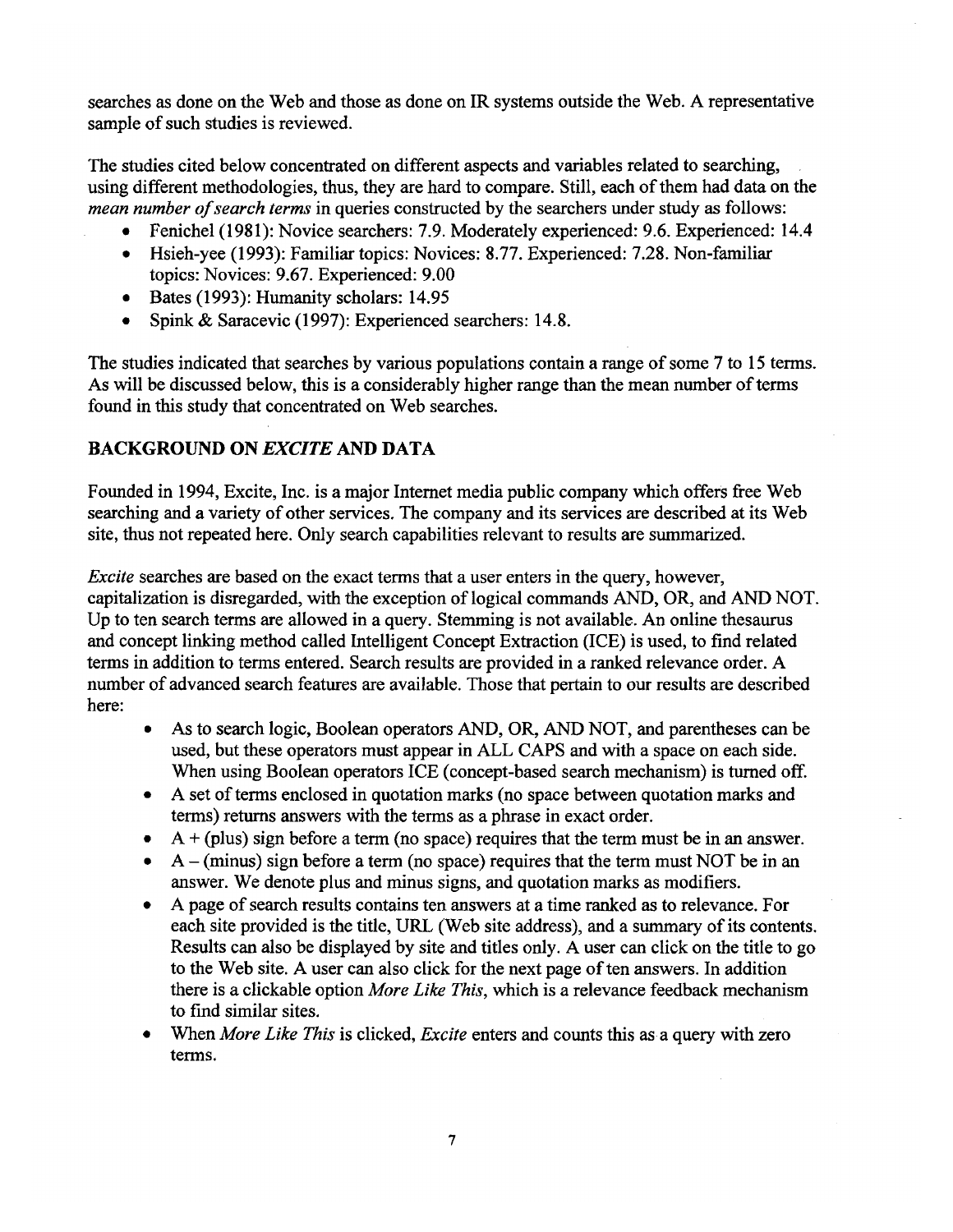Each transaction record contained three fields. With these three fields, we were able to locate a user's initial query and recreate the chronological series of actions by each user in a session:

- 1. **Time of** Day, measured in hours, minutes, and seconds from midnight of 9 March 1997.
- 2. **User Identification,** an anonymous user code assigned by the *Excite* server.
- 3. Query Terms, exactly as entered by the given user.

Here is how things were counted. A query consists of one or more search terms, and possibly includes logical operators and modifiers. A term is any unbroken string of characters (i.e. no space between characters). The characters in terms included everything - letters, numbers, and symbols. Terms were words, abbreviations, numbers, symbols, URLs, and any combination thereof. We counted logical operators in capitals as terms, however, in a separate analysis we isolated them as commands, not terms. The raw data is very messy – users entered terms, commands and modifiers in all kinds of ways, including many misspellings and mistakes. In many cases, *Excite* conventions were not followed – these we count as mistakes. We took the data 'as is,' i.e., we did not 'clean' the data in any way - these queries represent real searches by real users. The only normalization we undertook in one of the counts (unique terms without case sensitive) was to disregard capitalization, because *Excite* disregards it as well. (i.e. *TOPIC, topic and Topic* retrieve the same answers; *Excite* does not offer automatic stemming, thus *topic* and *topics* count as two unique terms, and '?' or '\*' as stemming commands at the end of terms are mistakes, but when used counted as separate terms). We took great care in derivation of counts, but because of the 'messiness' of data there still may be errors – we estimate at less than 1%.

# **QUERIES**

The basic statistics related to queries and search terms are given in Table 1. We provide three statistics: (1) *Non-unique terms:* sum of all terms over all queries with a distinction for capitalization, i.e., case sensitive, (2) *Unique terms with case sensitive:* count of unique terms where *Topic, TOPIC, and topic are* counted as three terms, and (3) *Unique terms with case nonsensitive: the* three capitalization forms *of topic are* counted as one term.

| No. of users | Total no. of<br>queries | Non-unique<br>terms | Mean of<br>terms<br>Range | Unique<br>terms with<br>case<br>sensitive | Unique<br>terms<br>without<br>case<br>sensitive |
|--------------|-------------------------|---------------------|---------------------------|-------------------------------------------|-------------------------------------------------|
| 18,113       | 51,473                  | 113,793             | 2.21<br>$0 - 10$          | 27,459                                    | 21,862                                          |

**TABLE 1. Numbers of users, queries, and terms** 

 $\mathcal{A}^{\mathcal{A}}$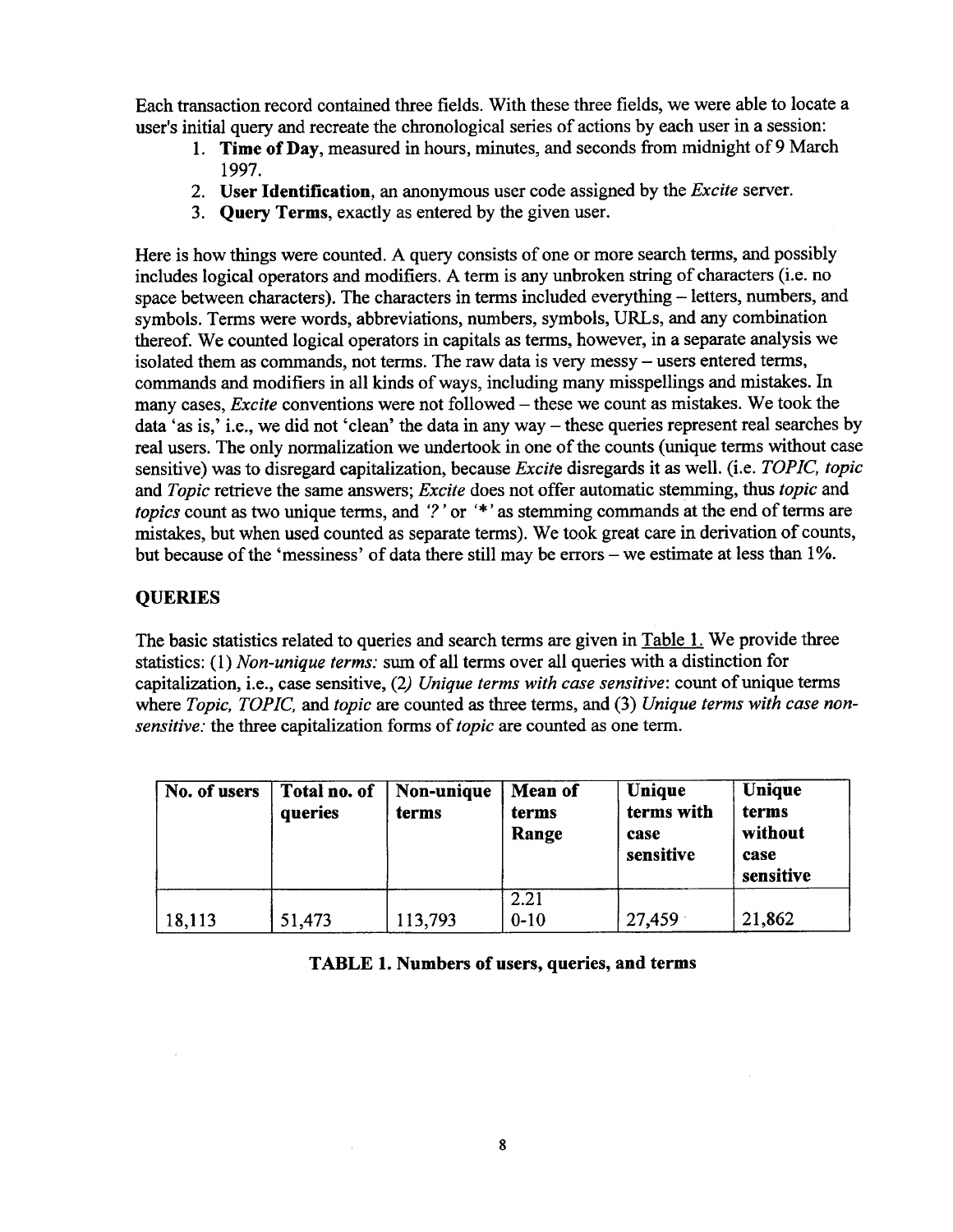There were on the average 2.84 queries per user, meaning that a number of users went on and refined in some way their query. On the average, a query contained 2.35 terms. As mentioned, we could not find any data on Web searches, thus, we can not compare this average to other Web searching. However, some comparison with IR searching can be made. As we showed above, the mean number of search terms in searching of regular IR systems ranged from about 7 to 15. This is about three to seven magnitudes higher than found in this study, and even this is on the high side, because we counted operators as well. Admittedly, the circumstances and context between searches done by users of IR systems such as DIALOG and searches of the Web done by the general Internet population are vastly different, thus this comparison may have little meaning. But still, it is interesting to make the comparison.

As mentioned, *Excite* accepts queries from 1 to 10 terms. Table 2 shows the ranking of all queries by number of terms. Percent is the percentage of queries containing that number of terms relative to the total number of queries. Web queries are short. Less than 4% of the queries had more than 6 terms. A note should be made on queries with zero terms (last row). As mentioned, when a user enters a command for relevance feedback *(More Like This), Excite* counts that as a query, but a query with zero terms. Thus, the last row represents the potentially largest number of queries that used relevance feedback, or a combination of those and queries where user made some mistake that triggered this result. Only 5% of queries used that feature - a small use of relevance feedback capability. In comparison, a study involving IR searches conducted by professional searchers as they interact with users found that some 11% of search terms came from relevance feedback (Spink & Saracevic, 1997). Thus, the relevance feedback on the Web is used half as much as in traditional IR searches. But it is surprising that in either case the users use relatively very little this potentially highly useful and certainly highly vaunted feature.

| <b>Terms</b> in<br>query | Number of<br>queries | Percent of<br>all queries |
|--------------------------|----------------------|---------------------------|
|                          |                      |                           |
| $\overline{10}$          | 185                  | 0.36                      |
| 9                        | 125                  | 0.24                      |
| 8                        | $\overline{224}$     | 0.44                      |
|                          | 484                  | 0.94                      |
| 6                        | $\overline{617}$     |                           |
| $\overline{5}$           | 2,158                | 4                         |
| 4                        | 3,789                | 7                         |
| $\overline{3}$           | 9,242                | 18                        |
| $\overline{2}$           | 16,191               | $\overline{31}$           |
|                          | 15,854               | $\overline{31}$           |
|                          | 2,584                | $\overline{5}$            |

**TABLE 2: Number of terms in queries. (N queries = 51,473)**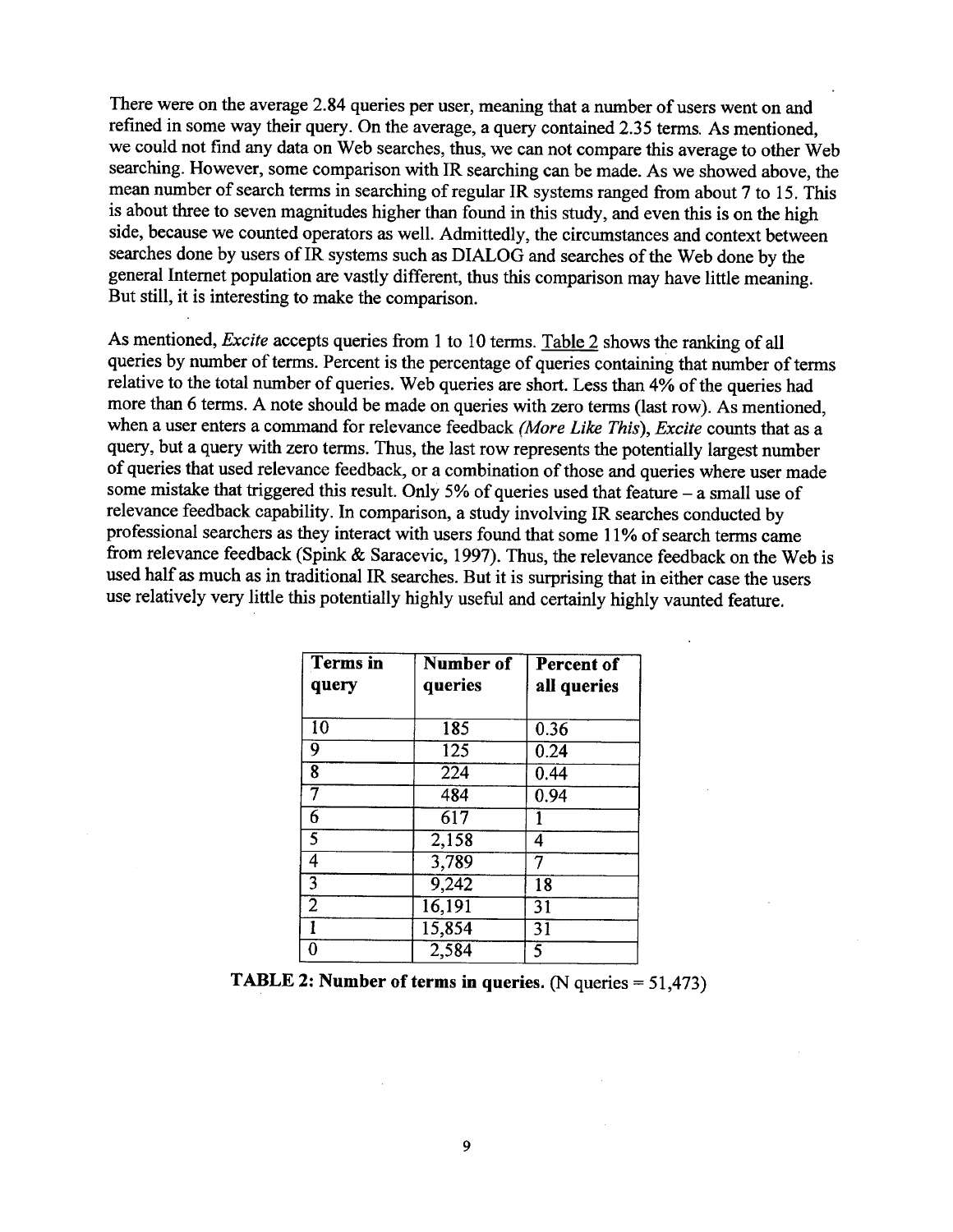| <b>Operator or</b><br>modifier | Number of<br>users using<br>it | Percent of<br>all users | Incorrect | Percent<br>incorrect |
|--------------------------------|--------------------------------|-------------------------|-----------|----------------------|
| <b>AND</b>                     | 832                            |                         | 418       | 50                   |
| <b>OR</b>                      | 39                             |                         |           | 28                   |
| <b>AND NOT</b>                 | 47                             |                         |           | 19                   |
|                                | 120                            |                         |           |                      |
| (plus)                         | 826                            |                         | 303       | 30                   |
| (minus)                        | 508                            |                         | 362       | 38                   |
| 46<br>66                       | 0.019                          | 6                       | 32        |                      |

**TABLE 3. Use of logic and modifiers by users. (N users = 18,113)** 

In Table 3. we examine how many of the 18,113 users used any Boolean logic (first four rows) or modifiers (last three rows) in their queries (regardless of how many queries they had). Incorrect means the number of users committing mistakes by not following *Excite* rules as stated in instructions for use of these operators and modifiers. Percent incorrect is proportion of those users using a given operator or modifier immortally or as a mistake.

Next we examined how many of the **51,473 queries** explicitly utilized Boolean operators or modifiers as presented in Table 4. Incorrect means the number of queries containing a specific operator or modifier that was constructed not following *Excite* rules - they could be considered as mistakes. The last column is the percentage of queries containing a given operator or modifier that were incorrectly constructed.

Boolean operators were used very sparingly. Only 6% of the 18,113 users used any of the Boolean capabilities, and these were used in less than 10% of the 51,473 queries. In those, AND was used by far the most. A miniscule percentage of users and queries used OR or AND NOT. Only about 1% of users and ½% of queries used nested logic as expressed by a use of parentheses. The '+' and *'-"* modifiers were used about the same as Boolean operators. Together  $\cdot$ +' and  $\cdot$ -' were used by 1,334 or 7% of users in 4,776 (9%) queries. The ability to create phrases (terms enclosed by quotation marks) was also seldom used  $-$  only 6% of users and 6% of queries used them

| <b>Operator or</b><br>modifier | Number of<br>queries | Percent of all<br>queries | Incorrect | Percent<br>incorrect |
|--------------------------------|----------------------|---------------------------|-----------|----------------------|
| <b>AND</b>                     | 4094                 |                           | 1,309     | 32                   |
| <b>OR</b>                      | 177                  | 0.34                      | 46        | 26                   |
| <b>AND NOT</b>                 | 105                  | 0.20                      | 39        | 37                   |
|                                | 273                  | 0.53                      |           |                      |
| + (plus                        | 3,010                | n                         | 1,182     | 39                   |
| $(\overline{\text{minus}})$    | 1,766                |                           | 1,678     | 95                   |
| 66<br>66                       | 3,282                |                           | 179       |                      |

**TABLE 4.: Use of Boolean operators and modifiers in queries. (N queries = 51,473)**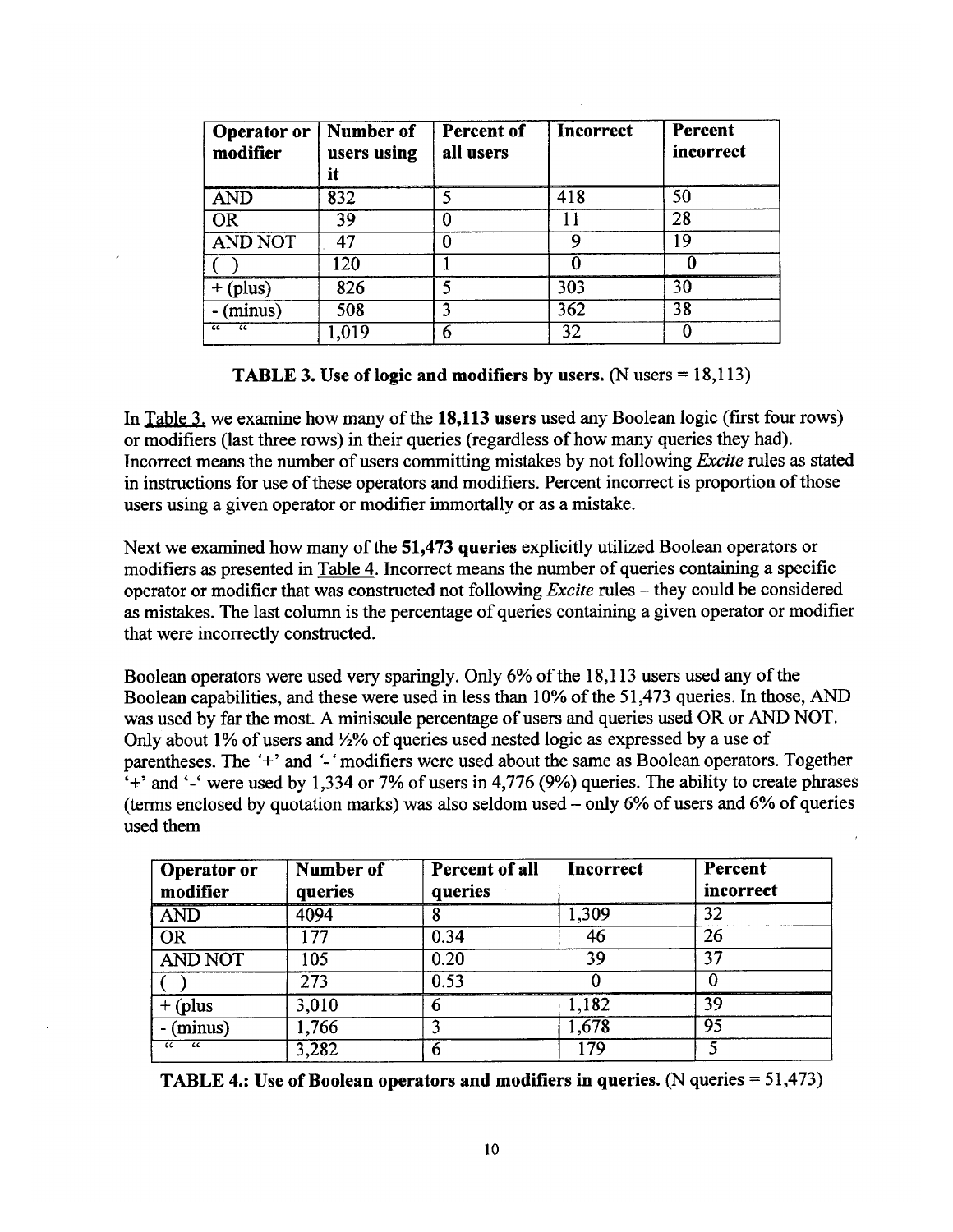Next we turn to a discussion of the surprisingly high number of incorrect uses or mistakes. However, as will be seen, there are a number of judgement calls on what constitutes a mistake. When they used it, a whooping 50% of users made a mistake in use of the Boolean AND; 28% in uses of OR, and only 19% in uses of AND NOT, but only 47 users, a negligible percent, used AND NOT at all. When we look at queries, 32% contained incorrect use of AND, 26% of OR, and 37% of AND NOT. 'AND' presents a special problem, so we did a further analysis. We had 4,094 queries that used AND in some form (as 'AND,' "And, and 'and'). Some queries had more than one AND. Altogether, there were 4,828 appearances of all forms of AND: 3,067 as 'AND', 41 as 'And,' and 1,720 as 'and.' If considered as Boolean operators, the last two or 1,761 instances were mistakes. Most of them were, but not all. In a number of queries 'and' was used as conjunction e.g. as in query *College and university harassment policy.* Unfortunately, we could not distinguish the intended use of 'and' as a conjunction from that as a mistake, thus our count of AND mistakes is on the higher end. There was a similar high percent of mistakes in use of plus and minus operators - respectively 30% and 38%. Most of the time spaces were used incorrectly. Minus presents a specially vexing problem, because it is also used in phrases such as *pree-teen.* It is easy to see that Web users are not up to Boole, and even less to rules. Redesign seems to be in order.

### **SESSIONS**

Next we looked how successive queries differed from other queries by the same user. We classified the 51,474 queries as to *unique, modified,* or *identical* as shown in Table 6. A unique query was the first query by a user (this represents the number of users, including an error). A modified query is a subsequent query in succession (second, third ...) by the same user with terms added to or removed from the unique query. Unique and modified queries together represent those queries where user did something with terms. Identical queries are queries by the same user that are identical to the query previous to it. They can come about in two ways. First is that the user retyped the query. Second is generated by *Excite:* when viewing the second and further pages with the same query Excite provides a another query for this, but a query that is identical to the preceding one.

The unique plus modified queries (where users actively entered or modified terms) amounted to 29,437 queries or 57% of all queries. If we assume that all identical queries were generated as request for viewing subsequent pages, then 43% of queries come as a result of desire to view more pages after the first one. Modifications and viewing are further elaborated in the next two tables.

| <b>Query Type</b> | <b>Number</b> | <b>Percent of</b><br>all queries |
|-------------------|---------------|----------------------------------|
| Unique            | 18,098        | 35                               |
| Modified          | 11,249        | 22                               |
| Identical         | 22,127        | 43                               |

# **TABLE 5: Unique, Modified, and Identical Queries.**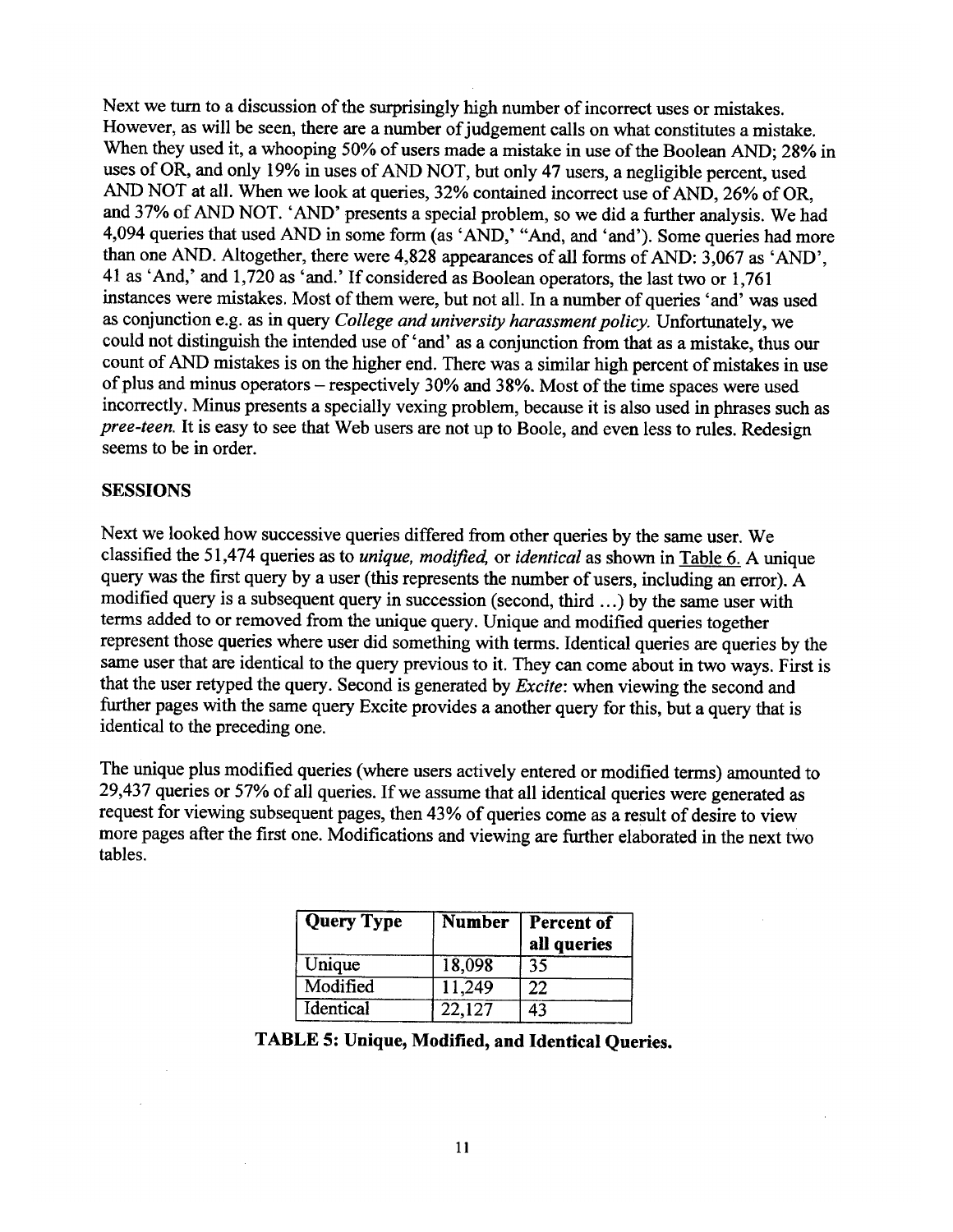Some users used only one query in their session, others used a number of successive queries. Table 6 lists the number of queries per user. This analysis includes only the 29,337 unique and modified queries, in order to concentrate only on those queries where users themselves did something to the queries. A big majority of users did not go beyond their first and only query. Some 67% of users had one and only query. Query modification was not a strong trend. This is contrary to experiences in searching of regular IR systems, where modification of queries is very much a way of doing things.

*Excite* displays query results in-groups of 10. Each time that a user accesses another group of 10, which we term another page, an identical query is generated. We analyzed the number of pages each user viewed and the percentage that this represented based on the total number of users. The results are shown in Table 7.

The mean number of pages examined per user was 2.21. Most users, 58% of them, did not access any results past the first page. Were they so satisfied with the results that they did not needed to go viewing more? Is the precision that high? And are the users after precision - few answers were good enough? Or did they just give up? Who knows? But in any case, this, of course, has interesting implications for recall and may illustrate a need for high precision in Web IR algorithms.

### **TERMS**

There were 21,862 unique terms that were non-case sensitive (in other words, all upper cases are here reduced to lower case). In this distribution logical operators AND, OR, AND NOT were also treated as terms, because they were used not only as operators but also as conjunctions. We discussed already the case of *'and*.' and presented the figures for various forms of the term, thus subtraction can be easily done. Out of the complete rank-frequency-table we took the top used terms i.e. those that appeared 100 times or more, as presented in Table 8.

| <b>Queries</b> | <b>Number</b>   | <b>Percent of Queries</b> |                 | <b>Number</b>  | Percent of |
|----------------|-----------------|---------------------------|-----------------|----------------|------------|
| per user       | of users        | users                     | per user        | of users       | users      |
|                | 12,068          | 67                        | 10              | 17             | 0.09       |
|                | 3,501           | 19                        | 11              |                | 0.04       |
|                | 1,321           | ר                         | 12              | 8              | 0.04       |
|                | 583             | 3                         | 13              | 15             | 0.08       |
|                | 287             | 29                        | 14              |                | 0.01       |
| 6              | 144             | 0.80                      | 15              | $\overline{2}$ | 0.01       |
|                | 79              | 0.44                      | 17              |                | 0.01       |
| 8              | $\overline{32}$ | 0.18                      | $\overline{25}$ |                | 0.01       |
| 9              | 36              | 0.20                      |                 |                |            |

**TABLE 6: Number of Queries Per User**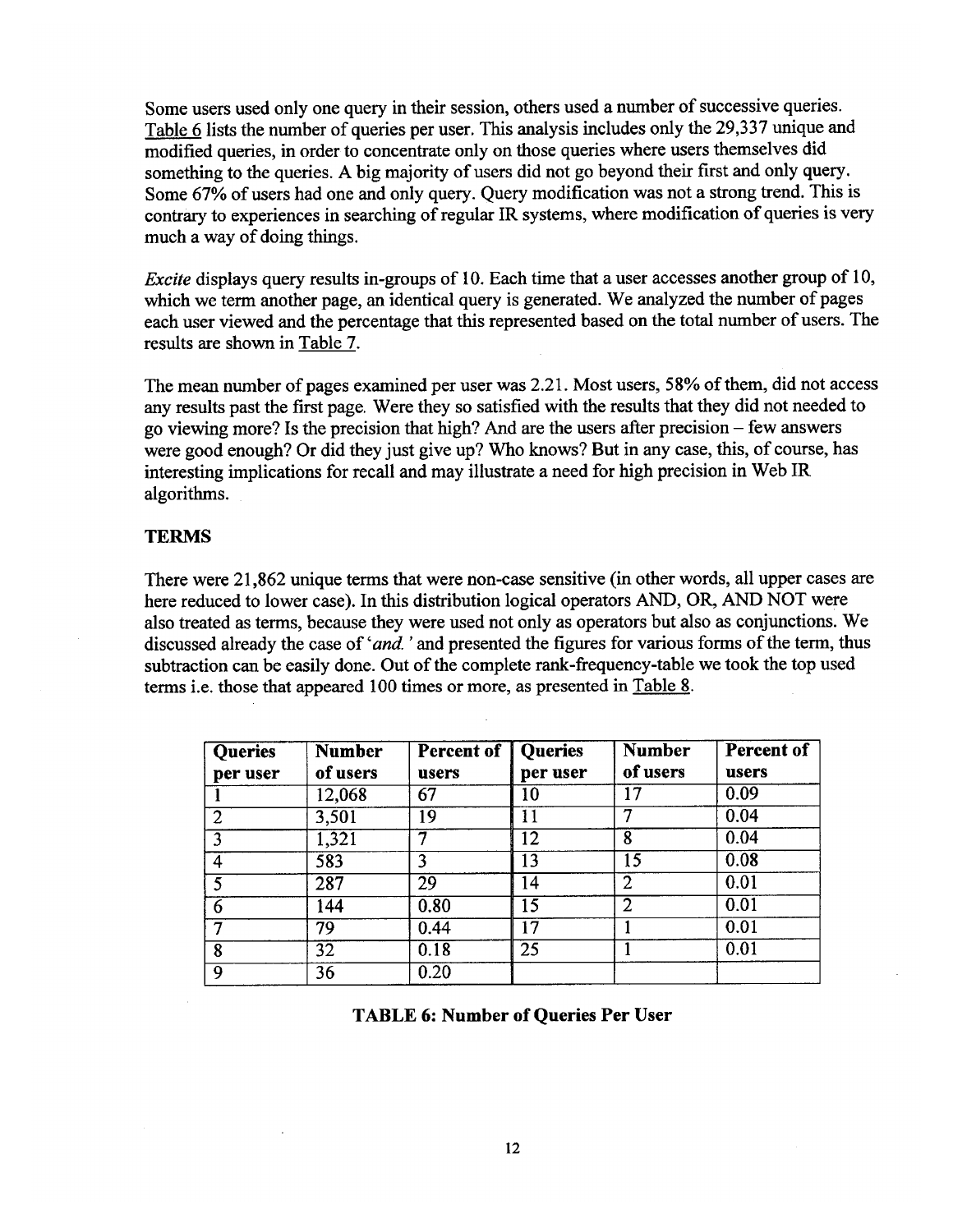| Pages               | <b>Number</b>   | Percent of        | Pages           | <b>Number</b>           | Percent of        |
|---------------------|-----------------|-------------------|-----------------|-------------------------|-------------------|
| viewed              | of users        | all users         | viewed          | of users                | all users         |
| $\mathbf{1}$        | 10,474          | 58                | 21              | 3                       | 0.02              |
| $\overline{2}$      | 3,363           | $\overline{19}$   | $\overline{22}$ | $\overline{4}$          | 0.02              |
| $\overline{3}$      | 1,563           | 9                 | $\overline{23}$ | $\overline{5}$          | 0.03              |
| $\overline{4}$      | 896             | $\overline{5}$    | 24              | $\overline{7}$          | 0.04              |
| $\overline{5}$      | 530             | $\overline{3}$    | $\overline{25}$ | 4                       | 0.02              |
| $\overline{6}$      | 354             | $\overline{2}$    | 26              | 7                       | $0.\overline{04}$ |
| 7                   | 252             | $\mathbf{I}$      | $\overline{27}$ | $\overline{2}$          | $\overline{0.01}$ |
| $\overline{\bm{8}}$ | 153             | 0.85              | 28              | $\overline{3}$          | 0.02              |
| $\overline{9}$      | 109             | 0.60              | 29              | $\overline{\mathbf{1}}$ | $\overline{0.01}$ |
| $\overline{10}$     | 85              | 0.47              | $\overline{32}$ | $\overline{4}$          | 0.02              |
| $1\overline{1}$     | $\overline{75}$ | 0.41              | $\overline{33}$ | $\overline{1}$          | 0.01              |
| $\overline{12}$     | $\overline{47}$ | 0.26              | $\overline{40}$ | $\overline{1}$          | 0.01              |
| $\overline{13}$     | 31              | 0.17              | 43              | $\overline{1}$          | 0.01              |
| $\overline{14}$     | $\overline{29}$ | $\overline{0.16}$ | 49              | $\overline{1}$          | 0.01              |
| $\overline{15}$     | $\overline{25}$ | $\overline{0.14}$ | $\overline{50}$ | $\overline{2}$          | 0.01              |
| $\overline{16}$     | $\overline{28}$ | $\overline{0.15}$ | 55              | $\overline{1}$          | 0.01              |
| $\overline{17}$     | 13              | 0.07              |                 |                         |                   |
| $\overline{18}$     | 4               | 0.02              |                 |                         |                   |
| $\overline{19}$     | $\overline{14}$ | 0.08              |                 |                         |                   |
| $\overline{20}$     | 9               | 0.05              |                 |                         |                   |

**TABLE 7: Number of Pages Viewed Per User.** 

The 74 terms that were used 100 or more times in all queries had a frequency of 20,698 appearances as search terms in all queries. They represent 0.34 % of all unique terms, yet they account for 18.2 % of all 113,776 search terms in all queries. If we delete the 11 common terms that do not carry any content by themselves *(and, of, the, in, for, +, on, to, or, &, a)* that altogether had 9,121 occurrences, we are left with 63 subject terms that have a frequency of 11,577 occurrences - that is 0.29% of unique subject terms account for 10.3% of all terms in all queries. Interestingly, the high appearance of  $+$  represents also a probable mistake – lack of space between the sign and a term, as required by *Excite* rules. Similarly, '&" was used often as apart of an abbreviation, such as *inAT&T,* but also as a substitute for logical AND, as in *ontario & map.* On the other end of the distribution we have 9,790 terms that appeared only once. These terms with frequency of one amounted to 44.78% of all unique terms and 8.6% of all terms in all queries. The tail end of unique terms is very long and warrants in itself a linguistic investigation.

We constructed a graph of rank – frequency distribution of all terms, but it is not shown here because of space restrictions. The resulting distribution seem to be unbalanced indeed. The graph does not follow the traditional slope of a Zipf distribution representing the distribution of words in long English texts. At the beginning it falls of very steeply, and toward the end it shows discontinuities and an unusually long tail representing terms with frequency of one. The terms in the language of queries is distributed very differently than the terms in texts or discourse.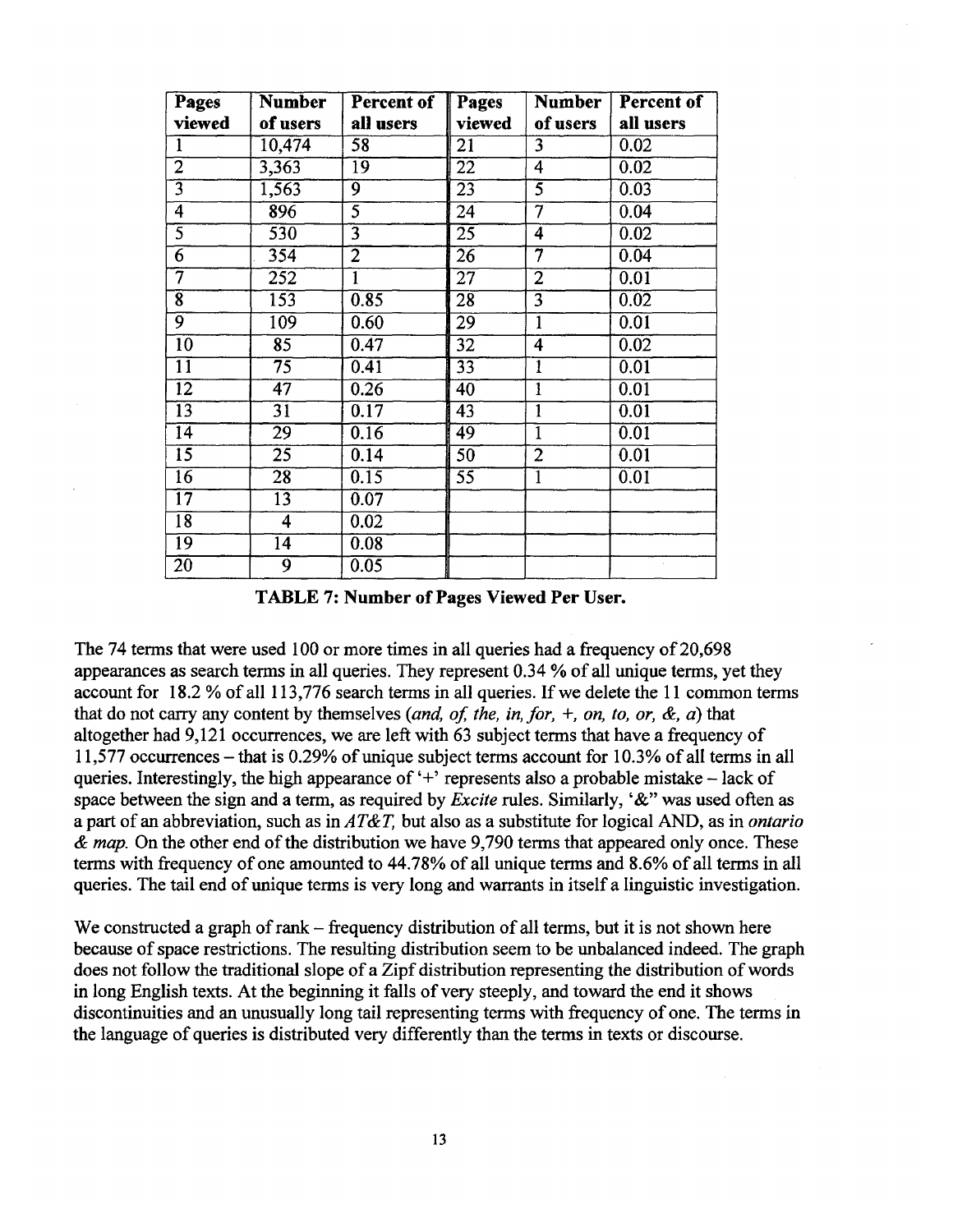| erm                    | Frequency        | Term                          | <b>Frequency Term</b> |                | Frequency        |
|------------------------|------------------|-------------------------------|-----------------------|----------------|------------------|
|                        |                  |                               |                       |                |                  |
| and (incl.             | 4828             | $\overline{\bm{\mathcal{X}}}$ | 188                   | estate         | $\overline{123}$ |
| 'AND', &               |                  |                               |                       |                |                  |
| 'And')                 |                  |                               |                       |                |                  |
| $\overline{\text{of}}$ | 1266             | stories                       | 186                   | magazine       | $\overline{123}$ |
| the                    | 791              | $p***$                        | 182                   | computer       | $\overline{122}$ |
| sex                    | $\overline{763}$ | college                       | 180                   | news           | $\overline{121}$ |
| nude                   | 647              | naked                         | 180                   | texas          | $\overline{119}$ |
| free                   | $\overline{610}$ | adult                         | 179                   | games          | 118              |
| in                     | 593              | state                         | $\overline{176}$      | war            | $\overline{117}$ |
| pictures               | 457              | big                           | $\overline{170}$      | john           | $\overline{115}$ |
| for                    | $\overline{340}$ | basketball                    | 166                   | $\bf{d}\bf{e}$ | $\overline{113}$ |
| new                    | 334<br>$\bar{L}$ | men                           | $\overline{163}$      | internet       | $\overline{111}$ |
| $+$                    | 330              | $emplogment$ 157              |                       | car            | $\overline{110}$ |
| university             | 291              | school                        | 156                   | wrestling      | $\overline{110}$ |
| women                  | 262              | jobs                          | $\overline{155}$      | high           | 109              |
| chat                   | 256              | $a$ merican                   | 153                   | company        | 108              |
| on                     | 252              | real                          | 153                   | florida        | 108              |
| gay                    | $\overline{234}$ | world                         | $\overline{152}$      | business       | $\overline{107}$ |
| girls                  | 223              | black                         | 150                   | service        | 106              |
| <b>XXX</b>             | 222              | porn                          | $\overline{147}$      | video          | $\overline{105}$ |
| to                     | 218              | photos                        | $\overline{142}$      | anal           | 104              |
| or                     | $\overline{213}$ | york                          | $\overline{140}$      | erotic         | $\overline{104}$ |
| music                  | 209              | a                             | 132                   | stock          | $\overline{102}$ |
| software               | $\sqrt{204}$     | young                         | 132                   | art            | $\overline{101}$ |
| pics                   | $\overline{202}$ | history                       | $\overline{131}$      | city           | $\overline{100}$ |
| ncaa                   | $\overline{201}$ | page                          | $\overline{131}$      | porno          | $\overline{100}$ |
| home                   | 196              | celebrities                   | $\overline{129}$      |                |                  |

TABLE 8. **Listing of Terms Occurring More Than 100 Times.** (\*\*\*\* = expletive)

In order to ascertain some broad subjects of searching, we classified the 63 top subject terms into a set of common themes. Admittedly, such a classification is arbitrary and each reader can use his/her own criteria. Still a rough picture emerges. There is no way of going around it: a lot of terms, about 25% of highest used terms, dealt with some or other sexual topic, but that represents only less than 3% of all terms. Of course, if one classifies some more terms further down the distribution in the category *Sexual* the percent will be higher. We perused the rest of the terms and came to the conclusion than no more than some two dozen of other terms will unmistakably fall in that category. If we added them all together the frequency of terms in *Sexual* will increase but not that much, and particularly not in relation to thousands of terms in other categories that are widely spread across all frequencies. In other words, *as to frequency of appearance of terms among the 63 highest frequency terms those in category Sexual have highest frequency of all categories, but still three out of every four terms of 63 highest ffequency terms are not sexual; if extended to the frequency of use of all terms we estimate that 39 out 40 of all terms used are not sexual.* While category *Sexual* is certainly big, in comparison to all other categories in no way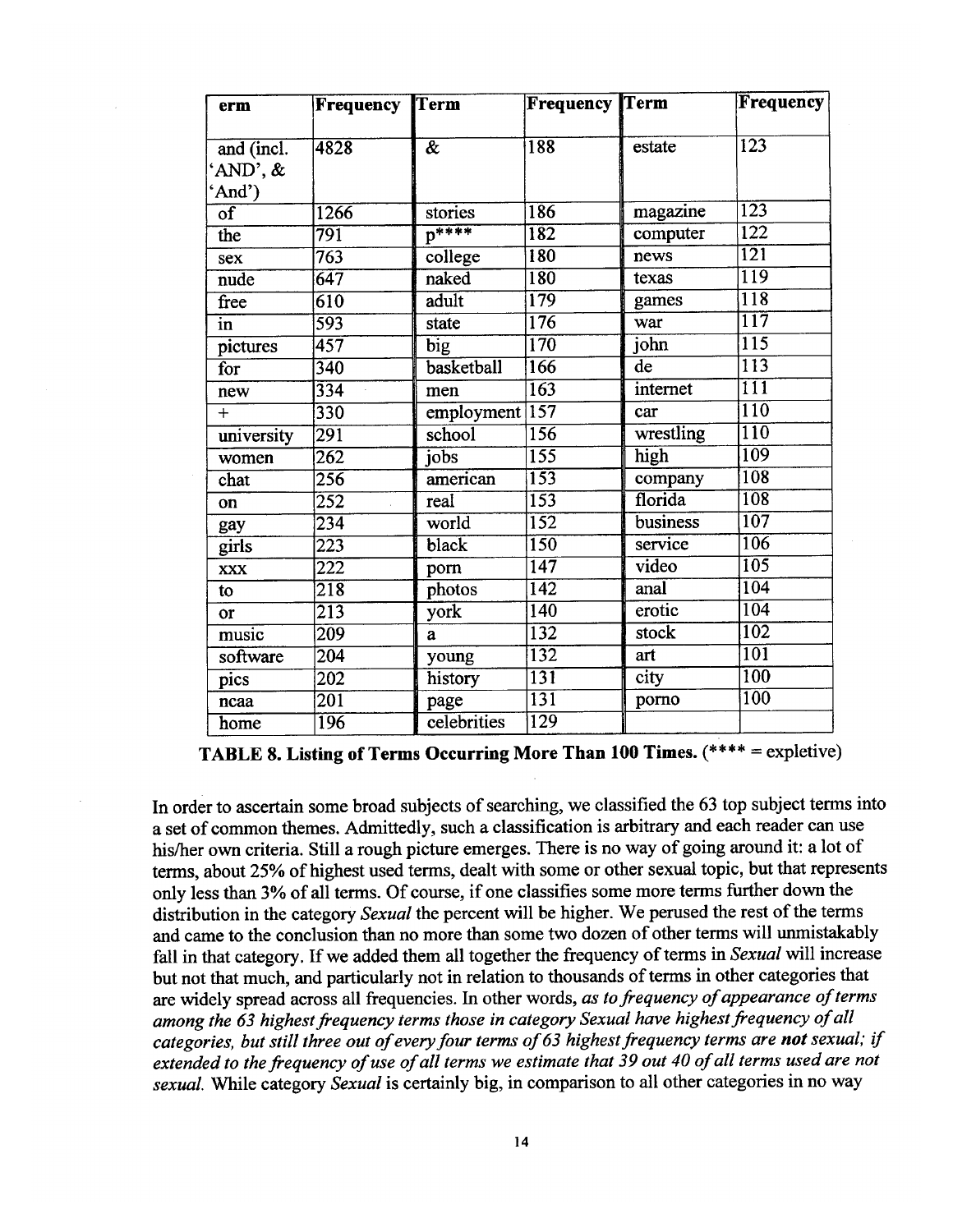does it dominate searching. We cannot say that if we categorize the frequency of appearance of all the unique terms that category *Sexual* will even remain the highest category. Considering the shear huge size of remaining terms, it probably will not. Interest in other categories is high Of the 63 highest terms, 16% are modifiers *(free, new, big...)*, 10% deal with places *(state, american ...),* 8% with economics *(employment, jobs* ...), and the rest with social activities, education, sports, computing, and arts. In other words Web searching does cover a gamut of human interests. It is very diverse.

### **SUMMARY**

The analysis involved 51,473 queries from 18,113 users, having all together 113,776 terms, of which 21,862 were unique terms disregarding capitalization. We are providing the highlights of our findings:

- The users did not have many queries per search. The mean number of queries per user was 2.8.
- Web queries are short. On the average, a query contained 2.35 terms. Queries in searching of regular IR systems are some three to seven magnitudes larger. About one in three queries had one term only, two in three had one or two terms, and four in five had one, two or three terms. Less than 4% of the queries were more than 6 terms.
- Relevance feedback was not used that much. About one in 20 queries used the feature *More Like This.* In comparison with professionally-assisted IR searching, relevance feedback is used half as much on the Web.
- Boolean operators were not frequently used. One in 18 users used any Boolean capabilities, and of those users that used them, every second user made a mistake according to *Excite* rules. As to the queries, about one in 12 queries contained a Boolean operator, and in those AND was used by far the most. About one in 190 queries used nested logic. About one in every three queries that used Boolean operators or parentheses was not entered as required by *Excite.* Web searchers are reluctant to use Boolean searches and when using they have great difficulty in getting them right
- The '+' and '-' modifiers that specify a must for presence or absence of a term were used more than Boolean operators. About 1 in 12 users used them. About one in 11 queries incorporayed a '+' or '-' modifier. But a majority of uses were mistakes: about two out of three uses of these operators was incorrect. The ability to create phrases (terms enclosed by quotation marks) was seldom used - about one in 16 queries contained a phrase, but mistakes were negligible.
- Most users searched one query only and did not follow with successive queries. About two in three users had a single query, and 6 in 7 did not go beyond two queries.
- On the average users viewed 2.21 pages. Over half of users did not access result beyond the first page. More than three in four users did not go beyond viewing two pages
- The distribution of the frequency of use of terms in queries was highly skewed. A few terms were used repeatedly and a lot of terms were used only once. On the top of the list, the 63 subject terms that had a frequency of appearance of 100 or more, represented only one third of one percent of all terms but they accounted for about one of every 10 terms used in all queries. Terms that appeared only once amounted to a half of unique terms.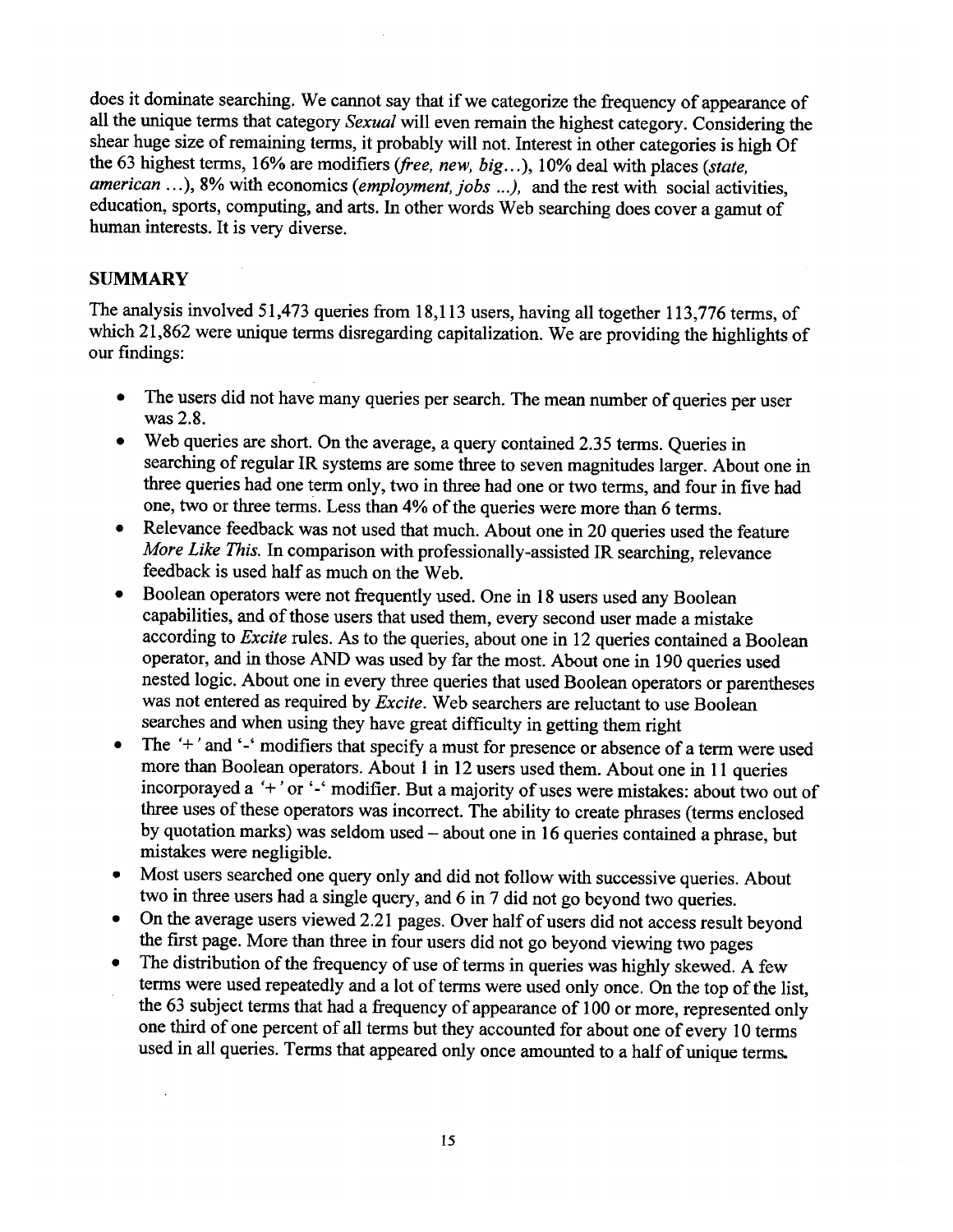The graph of the rank-frequency distribution does not show a regularity as found in studies of distribution of words in texts.

There is a lot of searching about sex on the Web, but all together it represents only a  $\bullet$ small proportion of all searches. When the top frequency terms are classified as to subject the top category is *Sexual.* As to the frequency of appearance, about one in every four terms in the list of 63 highest used terms can be classified as sexual in nature. But while sexual terms are high as a category, they still represent a very small proportion of all terms. A great many other subjects are searched, and the diversity of subjects searched is very high.

# **CONCLUSIONS**

We investigated a large sample of searches on the Web, represented by logs of queries from *Excite,* a major Web search provider. However, we consider this study just as a beginning. We have begun the analysis of a new sample of over 1 million queries. In a way, we consider this study as a pilot for analysis of a much larger sample.

While Web search engines follow the basic principles of IR, Web search users seem to differ significantly from users of traditional IR systems, such as those represented by users of DIALOG or assumed (and highly artificial) users of TREC. It is still IR, but a very different IR. Web users are certainly not comfortable with Boolean operators and other advanced means of searching. They certainly do not frequently browse the results, beyond the first page or so. These facts in themselves emphasize the need to approach design of Web IR systems and search engines in a significantly different way than the design of IR systems as practiced to date. For instance:

- The low use if advanced searching techniques would seem to support the continued research into new types of user interfaces, intelligent user interfaces, or the use of software agents to aid users in a much simplified and transparent manner.
- The impact of large number of unique terms on key term lists, thesauri, association methods, and latent semantic indexing deserves further investigation – the present methods are not attuned to the richness in the spread of terms.
- The area of relevance feedback also desires further investigation. Among others, the question of actual low use of this feature should be addressed in contrast to assumptions about high usefulness of this in IR research. If users use it so little, what is the impetus for testing, such as in TREC, on relevance feedback in the present form? This is one of the examples where users are voting with their fingers, and research is going the other way.
- In itself, the work on investigation and classification of a large number of highly diverse queries presents a theoretical and methodological challenge. The impact of producing a more refined classification may be reflected in making browsing easier for users and precision possibly higher - both highly desirable features

To end with a general question. Certainly, the Web is a marvelous new technology. People have always been unpredictable in how they will use any new technology. It seems that this is the case with the Web as well. In the end, it all ends with the users and the use people make of the Web. Maybe they are searching the Web in ways that designers and IR researchers have not contemplated or assumed, as yet. Aren't they?